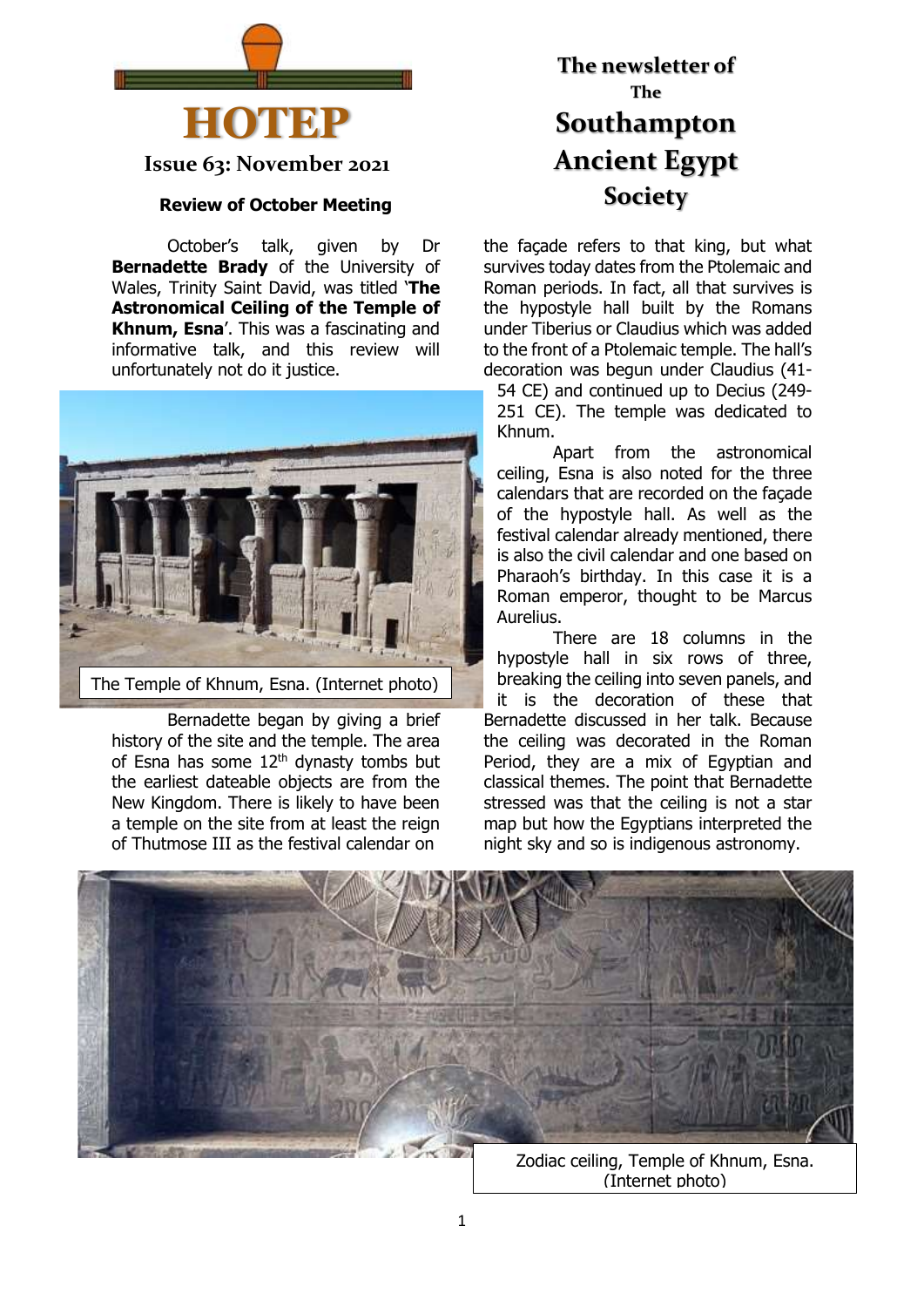Bernadette began her review at the southern end of the hypostyle hall where the first panel is an overview of the sky, while the second panel has the zodiac and planets. The zodiac was depicted in a way that we recognise. In the picture (above) you will see that Scorpio is shown in the bottom register, while in the upper register Leo identifiable behind Cancer.

In the third panel the two registers show the sun and moon, the east side having the rising sun and the west the setting sun. In the centre of the upper register is the full moon with, on the eastern side, 13 deities representing the waning moon. There is a similar scene on the western side, but the deities represented the waxing moon. On the lower register the noon day sun is in the centre, while six deities on the east side are the six hours of the morning, and on the west, they are the six hours of the afternoon.

Panel 7 has an interesting depiction of the phases of the Moon. The circle that represents the Moon has a Wadjet eye in it and symbolises the full moon. The circles that represent the days between the full and new Moons have the eye in diminishing levels of completeness. This is a Ptolemaic feature of representing the moon.

Bernadette's talk presented a potentially difficult subject in an understandable way, and from the comments at the end everyone was very appreciative.

#### **Glenn Worthington**

### **Important Reminder**

Of necessity we have had to adopt the Zoom format for **all** our meetings for the foreseeable future. Details of our programme are available on the SAES website and enquiries should be addressed to the Secretary [saesinfo55@gmail.com](mailto:saesinfo55@gmail.com)

**No in-person meetings are yet planned at Oasis Academy, Lordshill.**

#### **November Quiz Answer**



The picture above shows the brick-built magazines, also sometimes called granaries, at the Ramesseum. These buildings show clearly that the Egyptians were confident in creating vaulted or arched roofs.

#### **Amarna Donation**



At the fascinating evening talk from Prof Barry Kemp in September, which was advertised as a fund-raiser for the Amarna Trust, we raised £235 from meeting fees. With the agreement of the AGM, we topped up this amount to £500 which was duly sent to the Trust. During the talk Barry mentioned the opportunity for individual donations in the form of 'buy a talatat block' – one of the stone blocks which are being used to rebuild the outer enclosure wall of the Great Aten Temple. Purchase entitles the purchaser to have an inscription of their choice put on the stone in permanent marker. If you would like to make such a donation, please see the Amarna Trust website:

[https://www.amarnatrust.com/supporting](https://www.amarnatrust.com/supporting-the-trust/)[the-trust/](https://www.amarnatrust.com/supporting-the-trust/)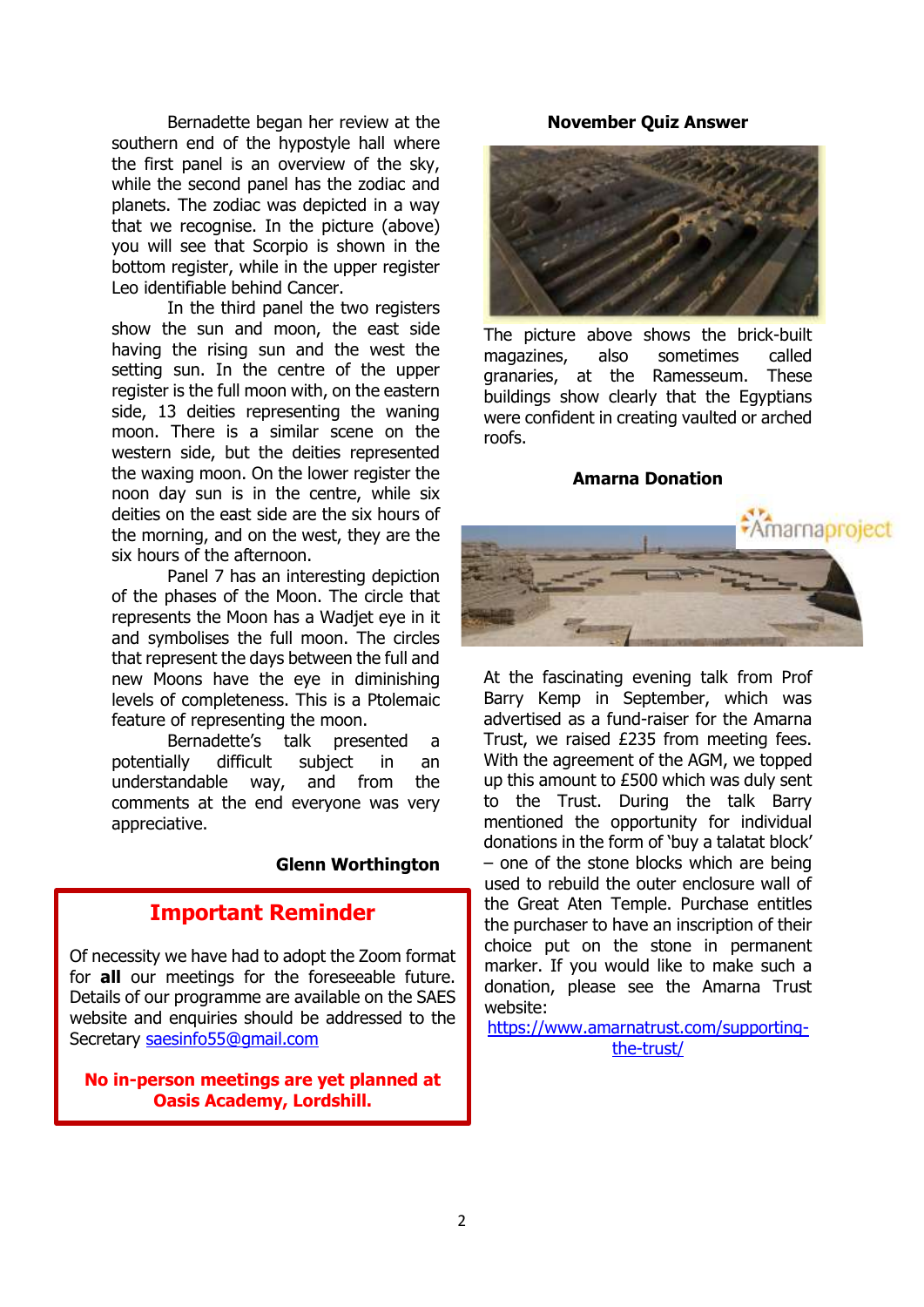#### **In the News**

A hail and thunder storm in the Aswan area near the River Nile on Friday 12 November was particularly violent. Scorpions are regularly washed into the streets by heavy rain, while snakes have also been disturbed. Extra doses of anti-venom have been provided to medical centres in villages near mountains and deserts, a health official told Al-Ahram news agency. Egypt is home to the Egyptian fat-tailed scorpion, regarded as "one of the most lethal scorpions in the world," with numerous deaths attributed to its venomous stinger. Doctors have been pulled away from giving COVID vaccinations to treat scorpion stings, and people have been urged to stay at home and avoid places with many trees.

### [https://www.bbc.co.uk/news/world-](https://www.bbc.co.uk/news/world-middle-east-59274686)



A storm in the Egyptian city of Aswan caused many accidents, as a result of wind and torrential rain, which brought down many trees, street lights and power cables. Aswan University Hospital announced that it received 80 cases of scorpion and snake bites after heavy rains in Aswan Governorate due to a wave of bad weather leading to localised flooding. Ahmed Rizk, professor of harmful animal science at the Agricultural Research Center, warned, in press statements, against being near mountainous areas where rain and torrents fall, because the scorpions and snakes are washed away by water from torrential rain falling over mountainous areas.



Parts of some houses collapsed in the "Kima" area of the eastern neighbourhood of the city, and the "Sheikh Haroun" area of the South Aswan neighbourhood witnessed partial collapses of two houses.

[https://www.eg24.news/2021/11/egypt](https://www.eg24.news/2021/11/egypt-storm-causes-scorpion-and-snake-bites-and-houses-collapse-videos.html)[storm-causes-scorpion-and-snake-bites](https://www.eg24.news/2021/11/egypt-storm-causes-scorpion-and-snake-bites-and-houses-collapse-videos.html)[and-houses-collapse-videos.html](https://www.eg24.news/2021/11/egypt-storm-causes-scorpion-and-snake-bites-and-houses-collapse-videos.html)

#### **Extreme Weather and SCORPIONS**

Heavy rain and flooding in Egypt's southern province have killed 13 people and hospitalized almost 500 others. Over the weekend, heavy rains, hail, and thunder in the province of Aswan led local officials to cancel school lessons on Sunday, according to Governor Ashraf Attia. According to BBC News, three individuals have died due to scorpion stings, and 450 more have been hurt as a result of the stings. Attia said that storms drove scorpions out of their hiding places and into numerous homes around the region and that at least 503 persons were hospitalized after being stung by scorpions though all of them were released after receiving anti-venom treatment.

Flooded streets, destroyed houses, automobiles, and agricultural lands were seen in photos, and video footage shared on social media. The Al-Ahram newspaper reported the fatalities, which cited Ehab Hanafy, the Health Ministry's Undersecretary in Aswan without going into detail about the cause.

[https://www.natureworldnews.com/articles](https://www.natureworldnews.com/articles/48223/20211115/extreme-weather-disturbs-egyptian-scorpions-leaving-3-dead-and-hundreds-hospitalized.htm) [/48223/20211115/extreme-weather](https://www.natureworldnews.com/articles/48223/20211115/extreme-weather-disturbs-egyptian-scorpions-leaving-3-dead-and-hundreds-hospitalized.htm)[disturbs-egyptian-scorpions-leaving-3](https://www.natureworldnews.com/articles/48223/20211115/extreme-weather-disturbs-egyptian-scorpions-leaving-3-dead-and-hundreds-hospitalized.htm) [dead-and-hundreds-hospitalized.htm](https://www.natureworldnews.com/articles/48223/20211115/extreme-weather-disturbs-egyptian-scorpions-leaving-3-dead-and-hundreds-hospitalized.htm)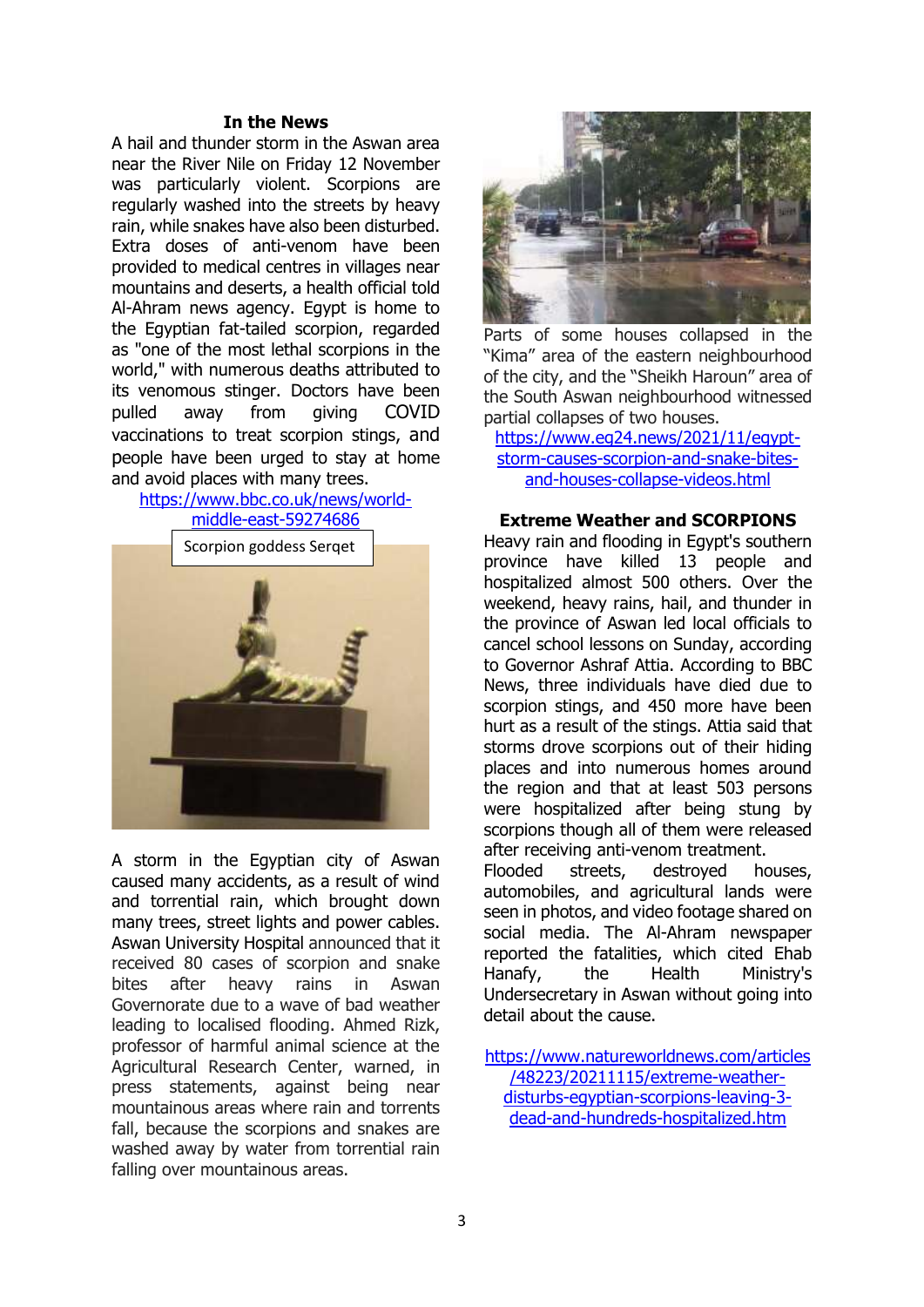#### **Forthcoming Meetings**

Further details of the Zoom meetings listed below are published on the website [www.SouthamptonAncientEgyptSociety.co.uk](http://www.southamptonancientegyptsociety.co.uk/)

### **Registration is required for all meetings.**

Registration links will be released on a meeting-by-meeting basis and priority will be given to SAES Members.

If you would like to have your personal email details added to our non-Members mailing list, please contact the Secretary at **[saesinfo55@gmail.com](mailto:saesinfo55@gmail.com)**

#### **Zoom Meeting format**

For Saturday talks, the Zoom meeting will nominally 'open' at 13:30 from which time attendees will be admitted to the virtual waiting room. Once the host has connected with the speaker, checked the technology is working and set up the presentation, participants will be admitted to the meeting from 13:45 for a start at 14:00. Please note, the Zoom platform only deals in half hours so the automated confirmation message tells you simply that the start time is 13:30.

For evening meetings, the same applies with the meeting 'opening' at 18:30, admission from the waiting room from 18:45 for a start at 19:00. Evening meetings may be on a Wednesday or Thursday so please check the date.

#### **The joining link for any meeting is only released on confirmation of payment.**

Payment details are on the website.

**The joining link is unique to the name & email address with which you register. If you share this link, you risk being prevented from joining the meeting yourself if the person with whom you shared signs in before you.**

### **Important Notice: Programme Change**

Due to the speaker's illness the advertised evening meeting 'Herodotus' on Wildlife' on Thursday 25 November 2021 has been replaced by the following:

### **Thursday 25 November 18:30 for a start at 19:00 (GMT)**

### **'Age cannot wither her – the lasting allure of Cleopatra'**

#### by **Hilary Wilson**



For many people the very name Cleopatra epitomises ancient Egypt and is synonymous with feminine beauty. In this light-hearted talk Hilary explores the ways in which modern culture has embraced and exploited the Cleopatra legacy. **Register in advance for this meeting**

### **using this link:** [https://us02web.zoom.us/meeting/register](https://us02web.zoom.us/meeting/register/tZYlcOuppjstEtNLKo5xeOiEeNi08YLWEAEQ)

[/tZYlcOuppjstEtNLKo5xeOiEeNi08YLWEAEQ](https://us02web.zoom.us/meeting/register/tZYlcOuppjstEtNLKo5xeOiEeNi08YLWEAEQ)

This is the same link as previously given in Hotep, though the subject of the talk has changed. In the circumstances, **there will be no charge for this meeting**. If you have already registered for John Wyatt's lecture, your registration will be automatically approved for this talk, but if you want to make sure you are welcome to re-register. Please contact the Secretary at [saesinfo55@gmail.com](mailto:saesinfo55@gmail.com) if you have any queries about this change of programme.